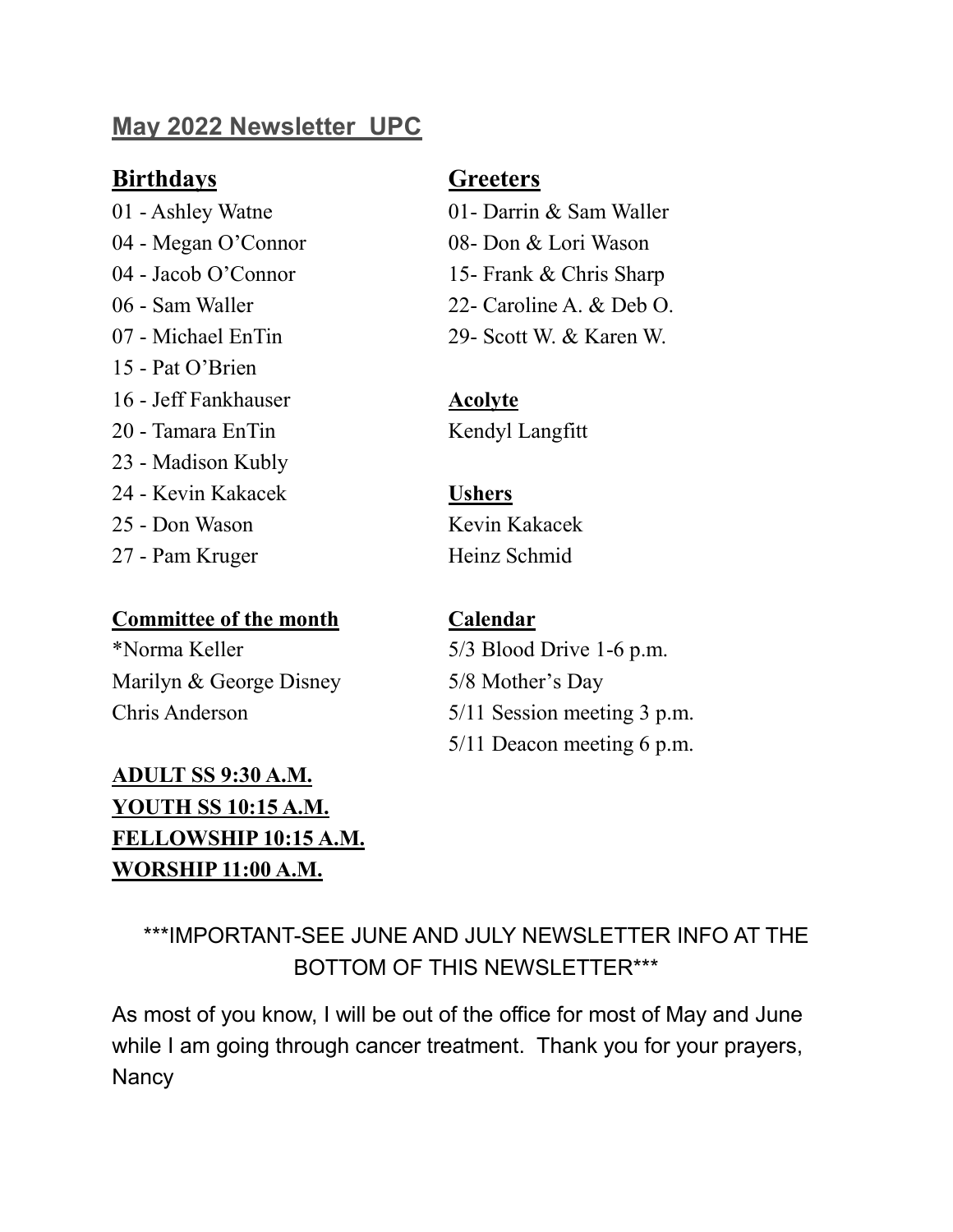Church family and friends,

Here is a repeat of what I said last month. *Greetings! I hope this letter finds you and your loved ones doing well and enjoying the beginning of Spring. I know we are all hoping for some warmer weather.* And we are still hoping for some warmer weather.

If you came to worship this past Sunday you have heard the following information, but I think it is important enough to say again.

Let's remember that Easter is not just a day. Easter is a season. Easter season (known as Eastertide) runs for fifty days. Eastertide is celebrated from now to Pentecost. This year Pentecost will be observed on the 5<sup>th</sup> of June. The season of Easter is supposed to be seven weeks of celebration, seven weeks of resurrection, seven weeks of proclaiming the fact that Jesus is risen.

Easter is obviously too much to be limited to just one day. Easter is fifty days of surprises. Easter is fifty days of the empty tomb. Easter is fifty days of new life. Easter is fifty days of "He is risen!". Easter is fifty days of dancing.

What might it look like if we as individuals, as families and as church would celebrate fifty days of Easter? What if we lived our lives with an extra dose of joy and celebration for the next fifty days? What if the children of God would go out of their way to celebrate the new life found in the resurrection for the next fifty days?

Happy Eastertide!

Grace and Peace,

Pastor Bill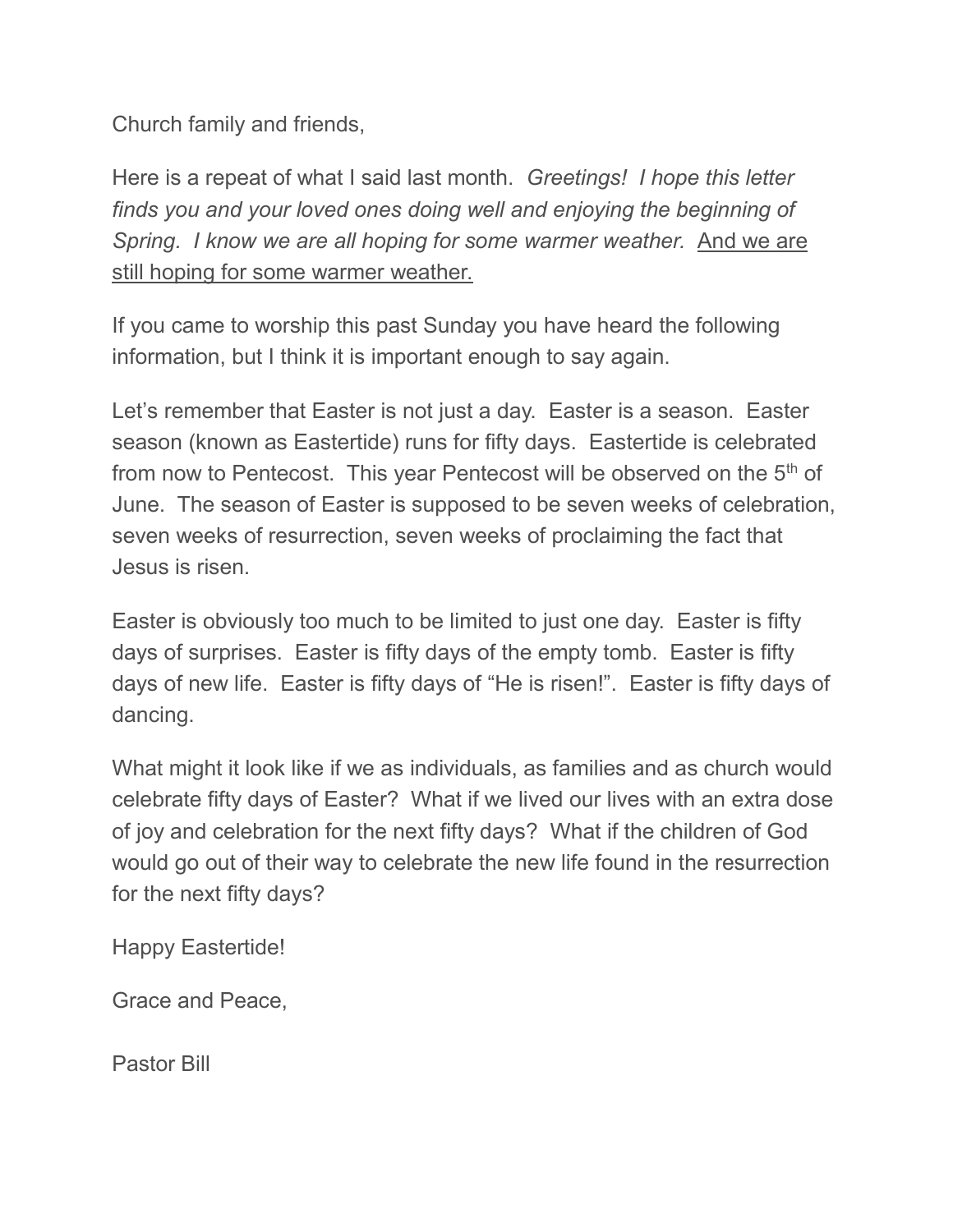## **Session Minutes United Presbyterian Church Clarion, Iowa April 12, 2022**

The Stated meeting of the Session was held Wednesday, April 12, 2022, at 3:00 in the Conference Room. Those in attendance were: Carol Chapman, Jeff Fankhauser, Mary Kallem, Frank Sharp, Karen Wason and Rev. Bill Kem, Moderator. Rev. Kem opened with devotions and prayer.

It was move, seconded, and approve to accept the minutes the March 9, 2022 min

There was no treasurers report.

**Clerks Report:** P.E.O. is using the church the second Tuesday of each month. It was approved by consensus that it was not necessary that they pay a fee for using the church. However, we received a check for \$200 from them for using the church.

**Pastors Report:** There is no item for paying our accountant, Bruce Frink, and we felt that it should be under treasurer. There will be a Maundy Thursday service at the UCCC at 7:00. Easter morning there is Sunrise Service at 6:30 at the UPC followed by at breakfast at 7:30. The regular service will be at the UCCC at 9:00. The Beer and Bible is meeting at the church with 4 couples and 3 kids. Another group is in discussing starting with having babysitters and maybe a mission project. There are 2 Lutherans, 1 UCCC, and 1 UPC. Ministerial is changing from every Tuesday at the Care Center to 2 Tuesday a month due to the lack of pastors who are involved the organization.

**Deacons:** We will be involved in Meals-on-Wheels again, starting after Easter.

**Worship:** It was moved, seconded, and approved that we have summer worship with the UCCC church starting June 1, 2022 at 9:30 as we have done in the past with worship back and forth each Sunday at each church. It was suggested that we start our worship time at 10:30 with fellowship afterwards. This would improve attendance at fellowship time and allow us to invite visitors to come.

Rev. Kem closed the meeting with prayer at 3:55